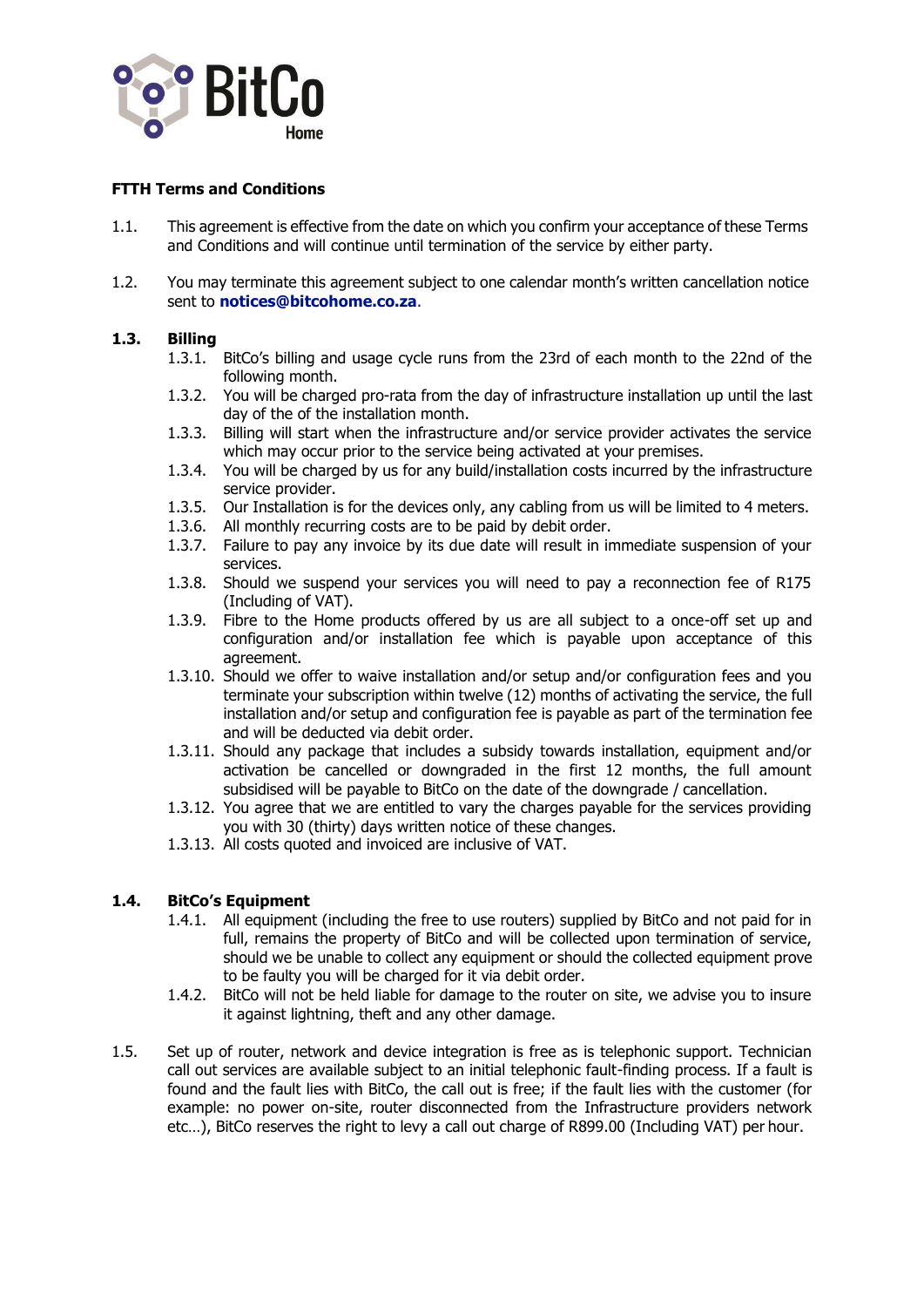- 1.6. BitCo will restrict access to the router and any changes required should be logged with the BitCo helpdesk [support@bitcohome.co.za a](mailto:support@bitcohome.co.za)nd or 087 135 0050.
- 1.7. You will allow BitCo and/or the infrastructure provider reasonable access to your premises, subject to your security policies, in order for BitCo and infrastructure provider to fulfil its obligations under this agreement.

# **1.8. Fibre to the home SLA's apply.**

- 1.8.1. The fibre to the home services, are provided to you as a best effort service and BitCo will not be held liable for any downtime or degraded line speed whatsoever. BitCo will however endeavour to provide you a minimum line speed of 50% of the service taken (when cabled directly into the router), BitCo will however not guarantee any line speeds over Wi-Fi.
- 1.8.2. BitCo makes no guarantees with regard to the time to repair a fault or an outage and you must be aware that certain faults beyond BitCo's control may take up to two weeks to repair.
- 1.8.3. BitCo's FTTH Service is a Best Effort service which means the potential speed that can be obtained will depend on the load on the line and the speeds achieved via third party networks. We do not guarantee either the maximum or minimum speed.
- 1.8.4. We do not give any guarantees with regards to the quality, speed and consistency of the Wi-Fi performance of the BitCo provided router.
- 1.8.5. Service failures caused by infrastructure failures may occur and repairs are dependent on the infrastructure service provider. These failures may take up to two weeks to repair.
- 1.8.6. While BitCo offers 24/7 support, the SLAs offered by our various network providers for network breaks and downtime are typically described as "home SLA's" as opposed to "business SLA's". This typically means a longer time to respond and restore services and varies from network to network. Network provider SLA's are available upon request.
- 1.8.7. We will not be liable for any direct, indirect or consequential damages or losses of any kind whatsoever (including, but not limited to, loss of profits, loss of goodwill, telecommunications charges, damages relating to lost or damaged data or software, loss of use, damages relating to hacking, downtime or interrupted data, messages, packets, or other information transmitted to or from third party networks, if the loss or interruption takes place outside of our Network, howsoever caused.
- 1.8.8. BitCo will not be held liable for degraded services or failure of services should you elect not to use the BitCo provided router.

### **1.9. To the extent that this is allowed by law, you agree that BitCo can at any time do any of the following without your permission:**

1.9.1. Transfer any rights under the Agreement, to any one or more persons or entities;

1.9.2. and/or

1.9.3. Transfer / delegate or hand-over any obligations or responsibilities under the Agreement to any one or more persons or entities.

## 2. **Fair Usage Policy**

- 2.1.1. BitCo reserves the right to establish and impose reasonable policies, rules and limitations as defined in our Fair Usage Policy which may be amended from time to time.
- 2.1.2. This service is governed by our Fair Usage Policy and you are referred to our website for further details. <https://www.bitco.co.za/acceptable-and-fair-use-policy/>
- 2.1.3. Failure to comply with our Fair Usage Policy will result in the suspension of your services.
- 2.1.4. You acknowledge that the logical and physical security measures in relation to the Services are your sole responsibility Supplier will not be held liable for any losses arising out of security breaches of your Services.
- 2.2. Data aggregation beyond your home network is not permitted.